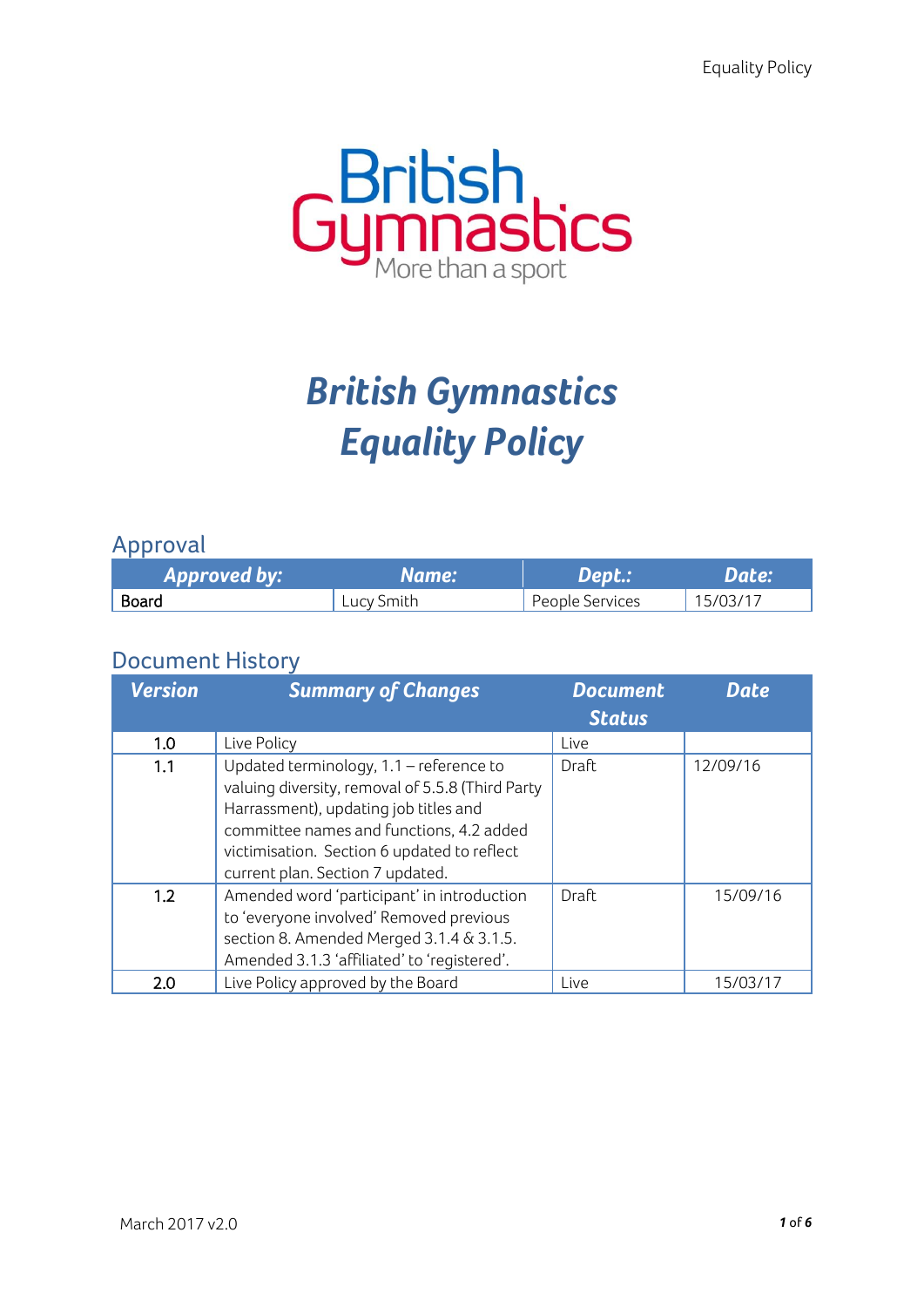# *British Gymnastics Equality Policy*

- 1. POLICY OBJECTIVES
- 2. PURPOSE OF THE POLICY
- 3. RESPONSIBILITIES OF BRITISH GYMNASTICS
- 4. RESPONSIBILITIES OF THE INDIVIDUAL
- 5. LEGAL REQUIREMENTS
- 6. IMPLEMENTATION PROCEDURES
- 7. BRITISH GYMNASTICS' COMMITMENT TO ACTION
- 8. MONITORING AND EVALUATION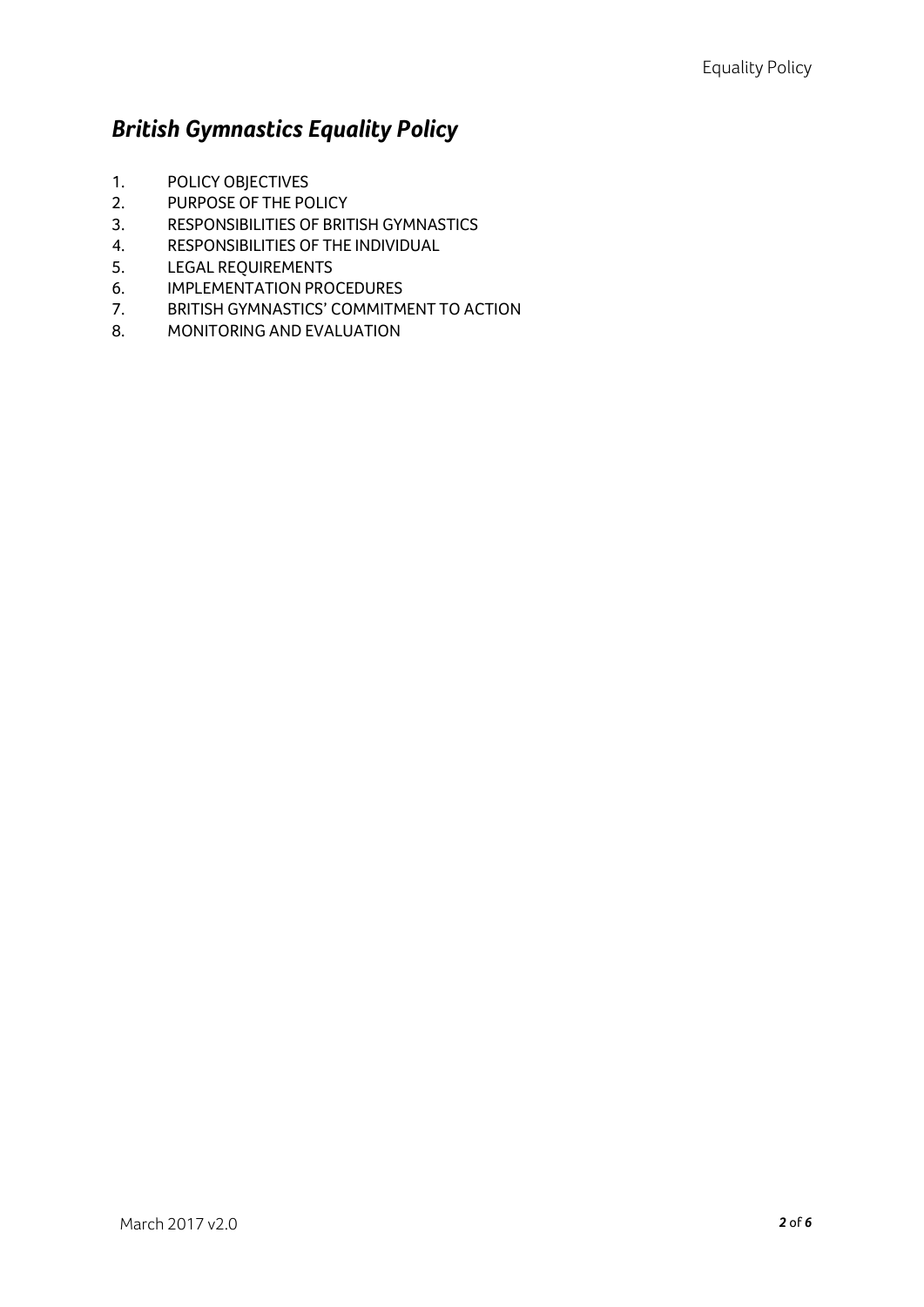#### *1.0 Introduction*

- 1.1 British Gymnastics (BG) subscribes to the principles of equality of opportunity and aims to ensure that anyone involved or wishing to be involved in gymnastics is able to do so in a discrimination-free environment. British Gymnastics also values diversity and recognises the contributions that people from different background or different experiences can bring to the organisation.
- 1.2 The Equality Policy is based on the following fundamental principles which British Gymnastics aims to uphold:
	- 1.2.1 All persons must respect the rights, dignity and worth of every human being and their right to self-determination.
	- 1.2.2 All staff, members, volunteers and job applicants are entitled to be treated fairly regardless of sex, gender reassignment, sexual orientation, age, marriage and civil partnership, parental or marital status, pregnancy and maternity, disability, religion or belief, colour, race including nationality or ethnicity and socio/economic background.
	- 1.2.3 Equality must permeate throughout strategic and development plans.
	- 1.2.4 All participants should be afforded equal opportunity to access services.
	- 1.2.5 In some cases, positive action may be required to address past inequalities or under-representation.
	- 1.2.6 It is everyone's responsibility to ensure that no form of discrimination is tolerated in our organisation.
	- 1.2.7 Any individual who believes they have received unfavourable treatment within the scope of the policy should raise the concern in line with the BG Complaints & Disciplinary Procedure.
	- 1.2.8 No individual who raises a concern in good faith, or those who support another person to raise a concern should be treated unfairly as a result of raising the concern.

## *2.0 Purpose of the Policy*

- 2.1 The Equality Policy has been designed to ensure that no job applicant, employee, volunteer, participant or member is unlawfully discriminated against or receives less favourable treatment on the grounds of age, disability, gender reassignment, marriage and civil partnership, pregnancy and maternity, race, religion or belief, sex and sexual orientation (together these are known as the 'Protected Characteristics' under the Equality Act 2010)
- 2.2 This Policy has been produced to try to ensure that everyone is treated fairly and avoid practices that could discriminate directly or indirectly towards certain sections of society. In order to achieve equality, British Gymnastics recognises that in some instances, unequal distribution of effort and resources may be required. This may be necessary when sections of society are faced with barriers that prevent or restrict their participation in gymnastics. British Gymnastics supports the need for positive action to alleviate any barriers to participation.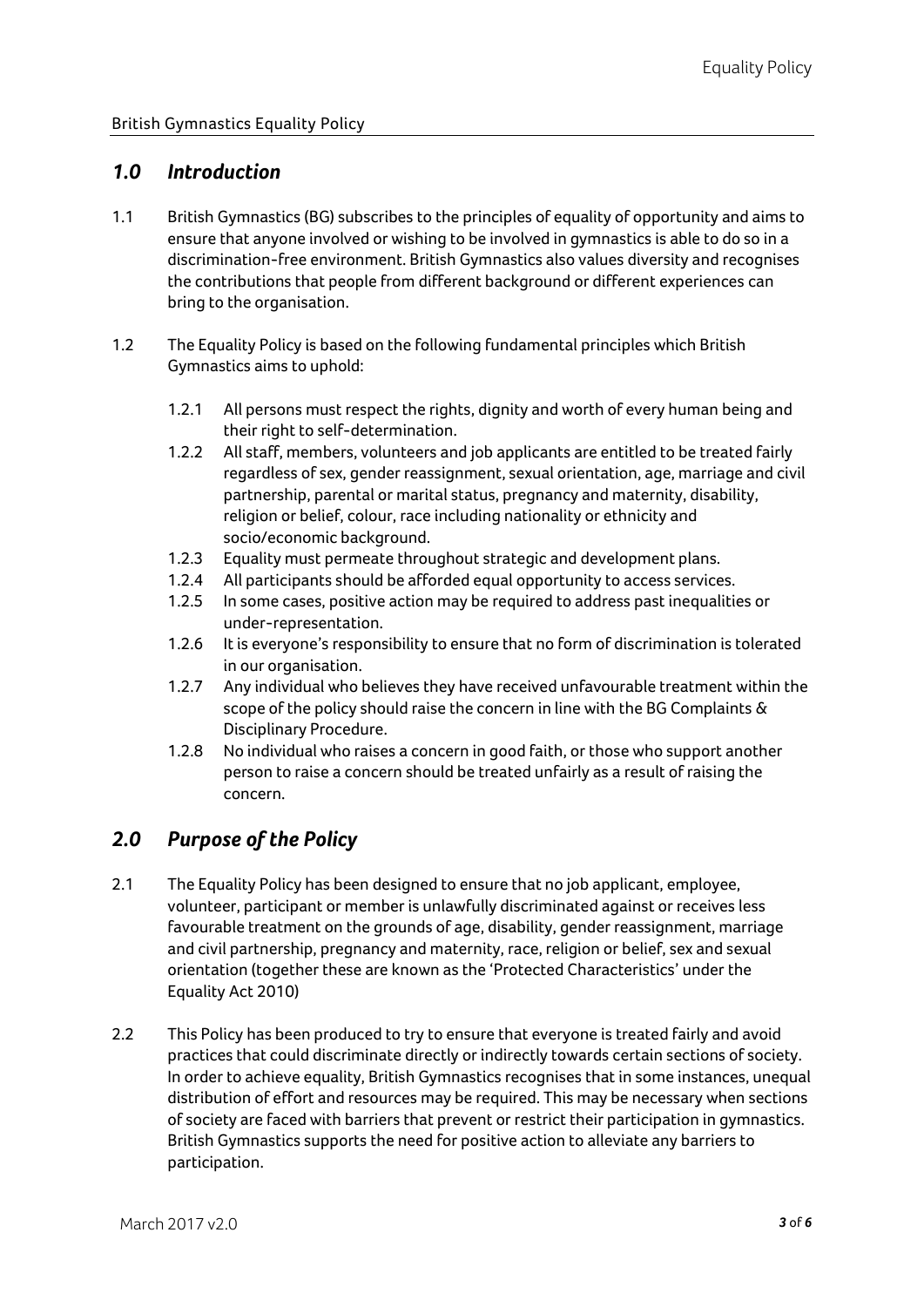2.3 Equality is about respecting peoples' individuality. In doing this, British Gymnastics recognizes that its Policy must provide flexibility in order to ensure a service, which is adaptive to individuals' needs, thus enabling all in our society to participate without prejudice or unnecessary barriers.

## *3. Responsibilities of British Gymnastics*

- 3.1 British Gymnastics strives to ensure that our sport is free from discrimination. We endeavour to promote the highest standards and will:
	- 3.1.1 Provide and implement a policy to protect participants from discrimination.
	- 3.1.2 Encourage individuals from all communities to become involved at any level of participation, coaching, officiating and management.
	- 3.1.3 Adopt good practice in recruitment, training and supervision of all employees and volunteers, and provide good practice guidance to our registered clubs and organisations.
	- 3.1.4 Work in partnership with the Home Country affiliated organisations and registered clubs to implement the policy across the UK and review progress.
	- 3.1.5 Respond to all concerns, and implement the appropriate disciplinary and appeals procedure.
- 3.2 British Gymnastics will work to ensure that inequality is avoided:
	- 3.2.1 When selecting, recruiting and training individuals.
	- 3.2.2 In the structure and content of all syllabi, examinations, regulations and assessment procedures.
	- 3.2.3 In the monitoring of practices, procedures and data relating to the operations and activities of the association and its affiliated bodies.
	- 3.2.4 In the preparation and distribution of all materials and publications.
	- 3.2.5 By the relaxation of any conventional rules and regulations which serve to inhibit the performance of those candidates with special needs or disabilities, providing that such action does not have detrimental effect on the standard, quality and integrity of the regulations.

#### *4. Responsibilities of the Individual*

- 4.1 Everyone associated with British Gymnastics is required to assist in ensuring that the Organisation meets its commitment and avoids unlawful discrimination.
- 4.2 Individuals can be held personally liable as well as, or instead of, the Organisation, for any act of unlawful discrimination. Individuals who commit serious acts of victimisation or harassment may be guilty of a criminal offence.

#### *5. Legal Requirements*

5.1 British Gymnastics recognises its legal obligations under, and will abide by the requirements of, the Equality Act 2010, and any later amendments to such legislation or subsequent equality related legislation that may be relevant to British Gymnastics.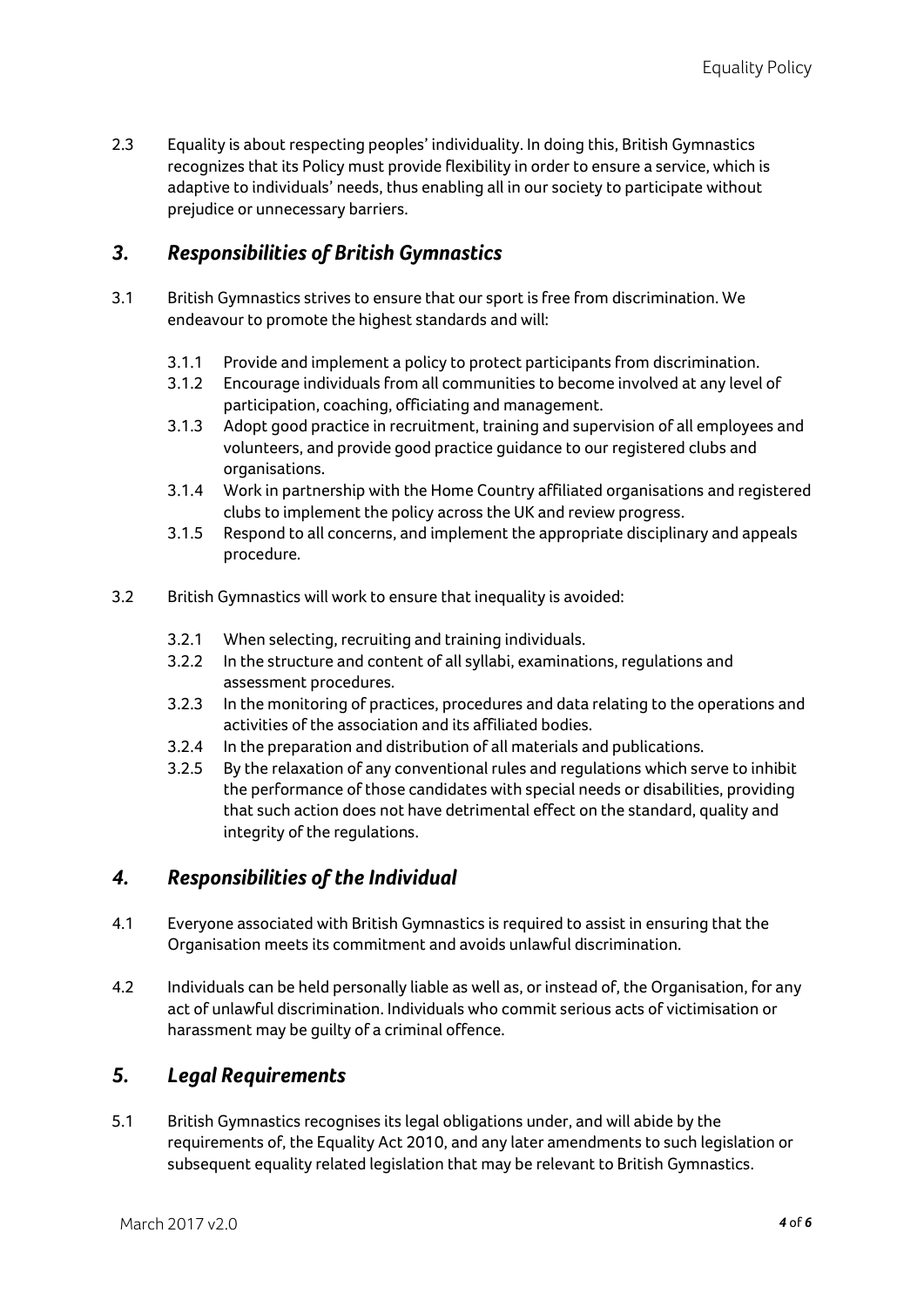- 5.2 It is unlawful to discriminate directly or indirectly in recruitment, employment or in the provision of services because of age, disability, sex, gender reassignment, pregnancy, maternity, race (including colour, nationality and ethnic or national origins), sexual orientation, religion or belief, or because someone is married or in a civil partnership.
- 5.3 British Gymnastics will seek advice each time this Policy is reviewed to ensure it continues to reflect the current legal framework and good practice
- 5.4 British Gymnastics recognises that the following is unacceptable:

#### *Discrimination, Harassment, Bullying and Victimisation*

- 5.5 Unlawful discrimination, which can take the following forms:
	- 5.5.1 *Direct Discrimination*: treating someone less favourably than another person because of a Protected Characteristic.
	- 5.5.2 *Indirect Discrimination*: an action, rule or policy that applies to everyone but disadvantages someone with a particular Protected Characteristic.
	- 5.5.3 *Associative Discrimination*: direct discrimination against someone because they associate with another person who possesses a particular Protected Characteristic.
	- 5.5.4 *Discrimination by perception*: direct discrimination against someone because others think they possess a particular Protected Characteristic.
	- 5.5.5 *Discrimination arising from disability*: someone is treated unfavourably because of something connected with their disability.
	- 5.5.6 *Bullying*: offensive, intimidating, malicious or insulting behaviour, and /or an abuse or misuse of power that is meant to undermine, humiliate or injure the person on the receiving end.
	- 5.5.7 *Harassment*: unwanted or offensive conduct directed at oneself or another person.
	- 5.5.8 *Victimisation*: treating a group or individuals in a detrimental way because they have made or intend to make a complaint or provide evidence in support of another complaint.
- 5.6 British Gymnastics regards acts of discrimination, bullying, harassment or victimisation as serious issues. Staff or members who, following disciplinary procedures, are found to have discriminated against, harassed, bullied or victimised any other person, will be dealt with appropriately.

#### *Reasonable Adjustments*

- 5.7 British Gymnastics recognises it has a duty, and is committed to making reasonable adjustments for disabled people.
- 5.8 British Gymnastics' duty to make reasonable adjustments includes the removal, adaptation or alteration of physical features, if the physical features make it impossible or unreasonably difficult for disabled people to use services.
- 5.9 British Gymnastics, when acting as a service provider, has an obligation to think ahead and address any barriers that may impede disabled people from accessing its service.